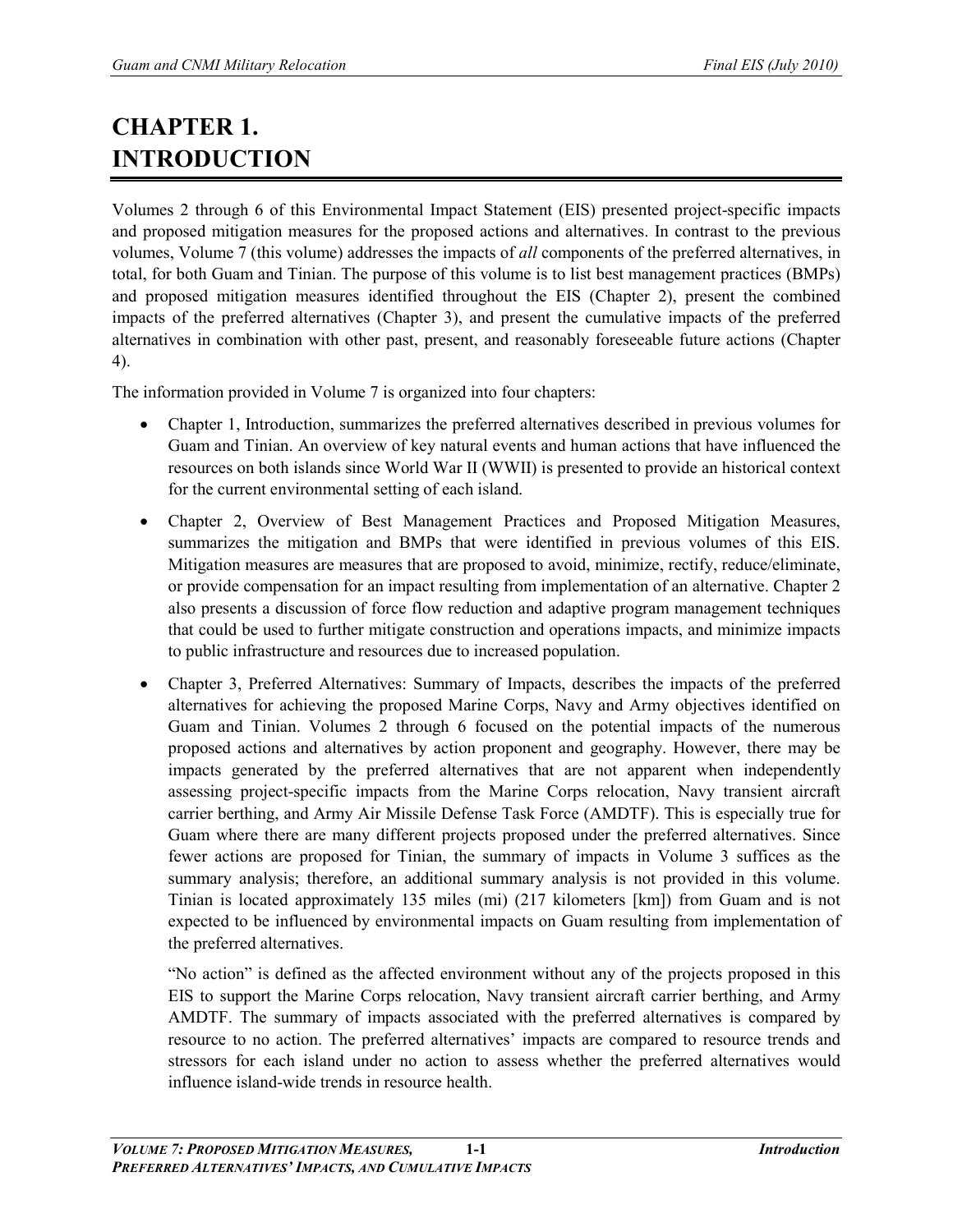Chapter 3 also summarizes secondary impacts of the preferred alternatives and provides a summary of potential Clean Water Act (CWA) Section 404 actions under all alternatives, as described in Volumes 2 through 6.

• Chapter 4, Cumulative Impacts, assesses impacts on the environment resulting from the incremental impact of the preferred alternatives when added to other past, present, and reasonably foreseeable future actions (cumulative projects) regardless of what agency (federal or nonfederal) or person undertakes the action. A cumulative project list was generated for the time period between 2004 and 2019. A determination was made whether reasonably foreseeable actions would have an additive effect when combined with the effects of the proposed actions included in the preferred alternatives. For each resource area with a potential for an additive effect, an assessment of severity (e.g., adverse, beneficial and low, moderate, or strong) of those potential cumulative impacts is presented.

## **1.1 PREFERRED ALTERNATIVES**

The term "preferred alternatives" is a collective term that encompasses all components of the preferred alternatives described in previous volumes for the Marine Corps relocation, Navy transient aircraft carrier berthing, and Army AMDTF.

#### **1.1.1 Geographic Boundaries**

The geographic boundaries of analyses in Volume 7 are the islands of Guam and Tinian. They are sufficiently distant from each other as to have minimal aggregate effects on each other.

#### **1.1.2 Guam Preferred Alternatives**

The proposed actions consist of: 1) constructing facilities and infrastructure to support the relocation of approximately 8,600 Marines and their dependents from Okinawa (Japan) to Guam, 2) constructing a Navy deep-draft wharf with shoreside infrastructure improvements for transient aircraft carriers, and 3) constructing facilities and infrastructure on Guam to support relocation of approximately 600 military personnel and their dependents in order to establish and operate an Army AMDTF.

In summary, implementation of the proposed actions would include the following major components:

- Temporary increase in population associated with the construction-related workforce.
- Permanent increase in the number of military and civilian personnel and dependents on Guam with a transient presence during training on Tinian.
- Increase in number and types of major equipment to support military personnel and operations (e.g., aircraft, ships, amphibious watercraft).
- Increase in number and types of training activities.
- Construction of new facilities and improvements to existing facilities (main cantonment, training, waterfront, airfield, family housing, community support).
- Improvements to existing and construction of new infrastructure (including roads, utilities, etc.).
- Acquisition or long-term leasing of additional land.

Table 1.1-1 lists the key functions requiring new or improved facilities by proponent. The development areas are shown on Figure 1.1-1.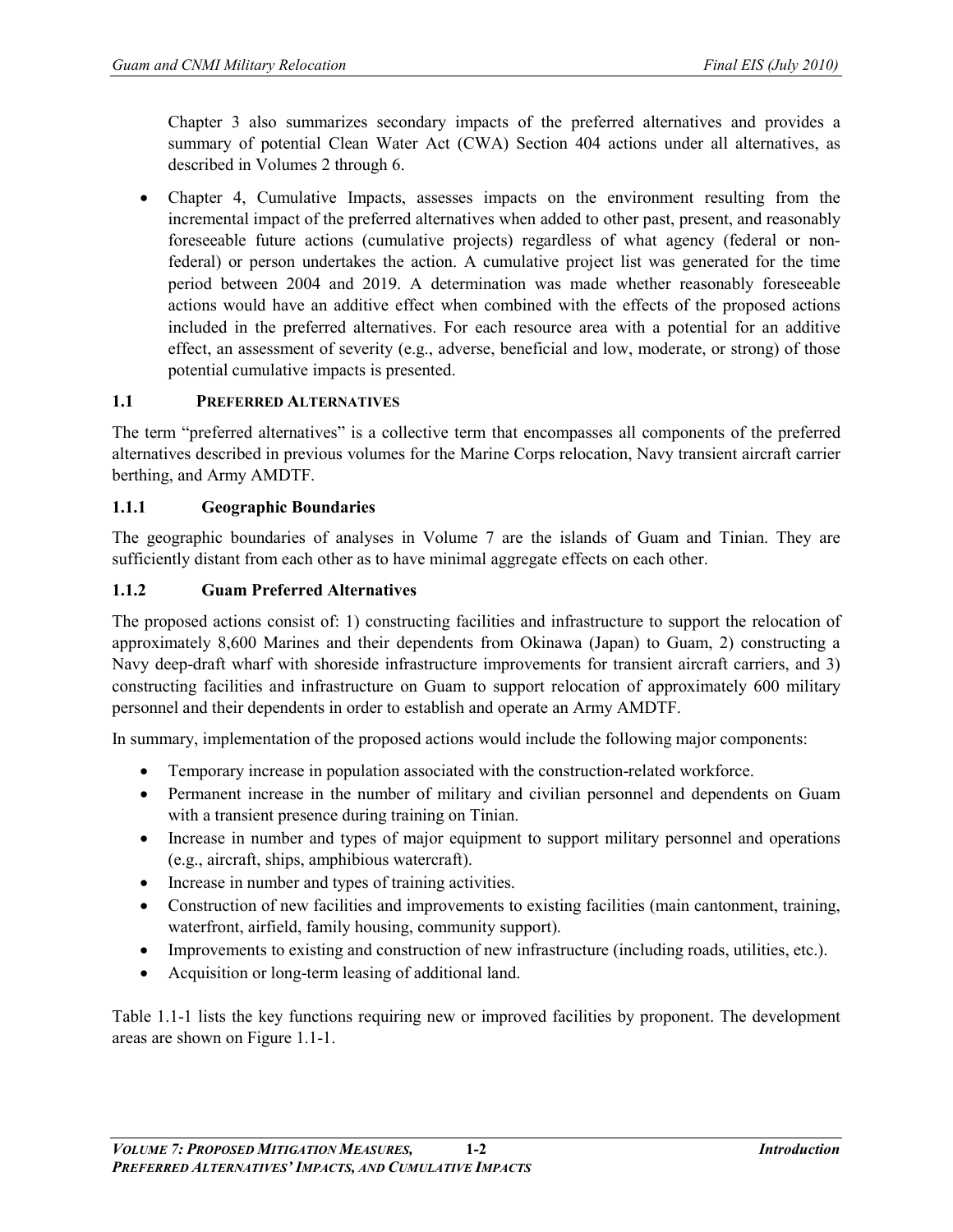| Volume(s)                               | $2$ and $6$                                                                                             | $\overline{4}$                                           | 5                                      |  |  |
|-----------------------------------------|---------------------------------------------------------------------------------------------------------|----------------------------------------------------------|----------------------------------------|--|--|
| Proponent                               | Marine Corps                                                                                            | Navy                                                     | Army-Air Missile<br>Defense Task Force |  |  |
| Function                                | Primary Geographic Area- New facilities or existing                                                     |                                                          |                                        |  |  |
| Main Cantonment                         | NCTS Finegayan - new facilities                                                                         |                                                          |                                        |  |  |
| Family housing and<br>community support | South Finegayan/Former FAA - new<br>facilities                                                          |                                                          |                                        |  |  |
| Waterfront<br>Operations                | Inner Apra Harbor -<br>improve existing plus new facilities                                             | Outer Apra Harbor<br>(Polaris Point)<br>- new facilities |                                        |  |  |
| Airfield operations/<br>training        | Andersen Air Force Base (AFB) -<br>new facilities at existing airfield                                  |                                                          | Andersen AFB<br>-new facilities        |  |  |
| Live fire training                      | East of Andersen South - new facilities                                                                 |                                                          |                                        |  |  |
| Non-firing training                     | Andersen South - new facilities at<br>existing training area                                            |                                                          | Northwest Field<br>- new facilities    |  |  |
| Munitions storage                       | Naval Munitions Site/Andersen AFB -<br>new facilities at existing storage area                          |                                                          | Andersen AFB<br>- new facilities       |  |  |
| <b>Utilities</b>                        |                                                                                                         |                                                          |                                        |  |  |
| Power                                   | Recondition up to 5 existing GPA<br>permitted facilities to provide peaking<br>power/reserve capacity   |                                                          |                                        |  |  |
| Water                                   | Andersen AFB and Navy Barrigada-<br>new wells, storage and distribution<br>facilities                   |                                                          |                                        |  |  |
| Wastewater                              | Northern District Wastewater Treatment<br>Plant - upgrade existing facilities to<br>secondary treatment |                                                          |                                        |  |  |
| Solid waste                             | Apra Harbor - Navy landfill - existing<br>facility                                                      |                                                          |                                        |  |  |
| Roadways                                | Across island - improve existing<br>roadways and build new roadways                                     |                                                          |                                        |  |  |

|  |  |  | Table 1.1-1. Summary of Preferred Alternatives - Guam |  |
|--|--|--|-------------------------------------------------------|--|
|--|--|--|-------------------------------------------------------|--|

*Legend: -* = Not applicable

*Note:* While the Army and Navy missions would share many of the new facilities and roadways, the Marine Corps requirements generate most of the infrastructure construction and improvements.

# **1.1.3 Tinian Preferred Alternative**

The proposed actions on Tinian are for the development and operation of four firing ranges; each range is located within the Military Lease Area (MLA). Volume 3 describes the proposed actions. The proposed ranges are:

- 1. Rifle known distance range.
- 2. Automated combat pistol/multipurpose firearm qualification course.
- 3. Platoon battle course.
- 4. Field firing range.

The preferred alternative for firing ranges is shown on Figure 1.1-2.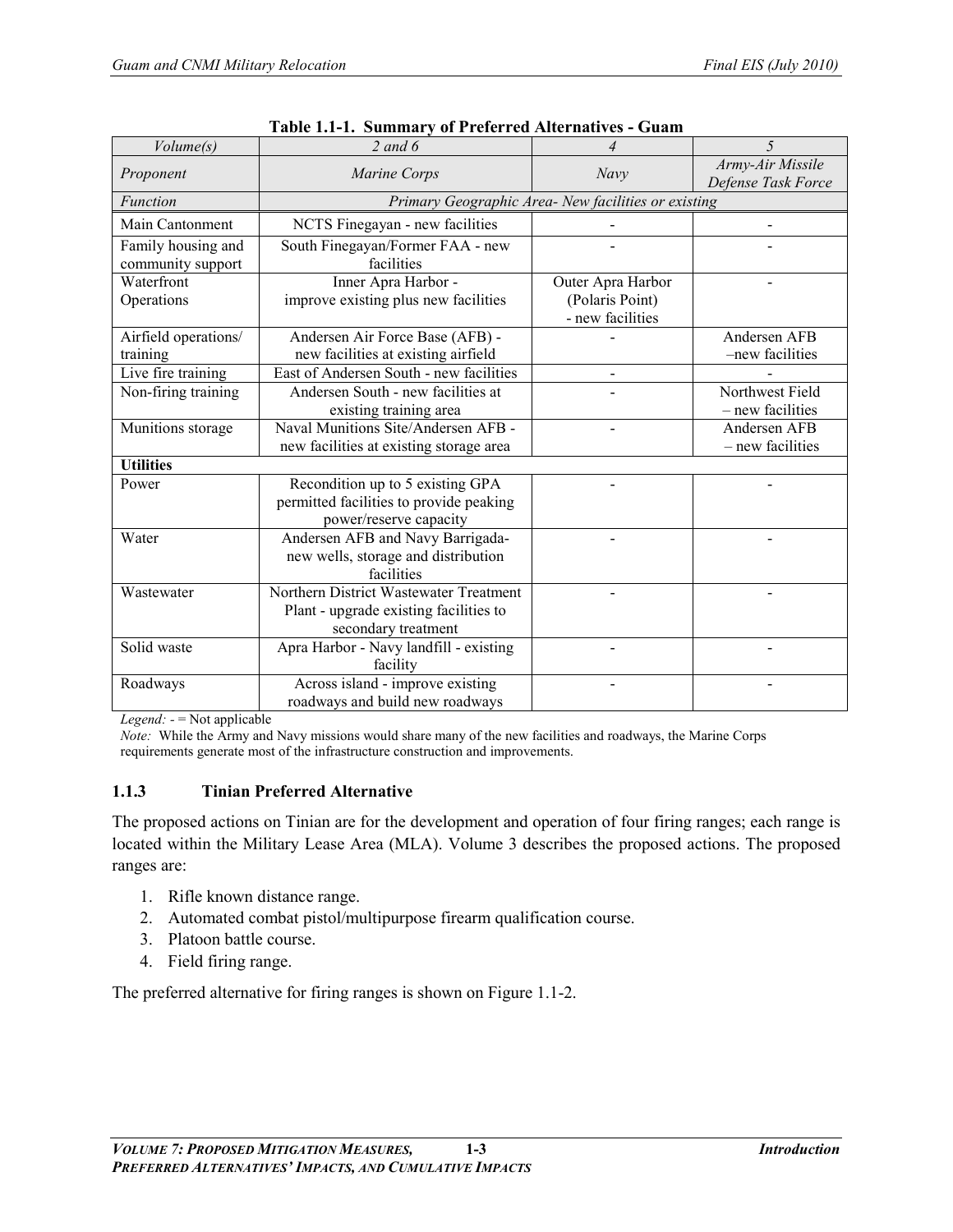**Figure 1.1-1 Overview of Preferred Alternatives on Guam**

#### **Main Cantonment Functions**

- Headquarters (HQ) and Administrative:
	- o Administrative offices
	- o Vehicle maintenance
	- o Communications
	- o Security
	- o Warehousing
	- o Armory
	-
	- o Fuel storage o HAZMAT, DRMO, Recycling
- • Base Operations:
	- o Administrative offices
	- o Police/fire facilities
	- o Base Access
	- o Warehousing
	- o Legal services, dental services, family services, and MWR support
- Bachelor's Quarters and Temporary Lodging
- Family Housing
- Educational Facilities
- Quality of Life Functions:
	- o Community center, commissary, exchange, post office, theater, recreational, etc.
	- o Applied instruction and auditorium
	- o Services: restaurant, bank, gas station

#### **Waterfront Functions**

- Amphibious task force ship berthing
- Embarkation and cargo inspection and staging area
- LCAC/AAV laydown area
- Apra Harbor medical/dental clinic
- Relocations: Military Working Dog Kennels, USCG wharf and support **facilities**
- •Aircraft carrier wharf and navigation channel



#### **Interim Utilities & Roadways**

- Roadways [new & existing]
- Solid waste, water, wastewater, & power



- **Combined arms training** the combined arms training the combined arms training the combined arms training
	- Audio visual and simul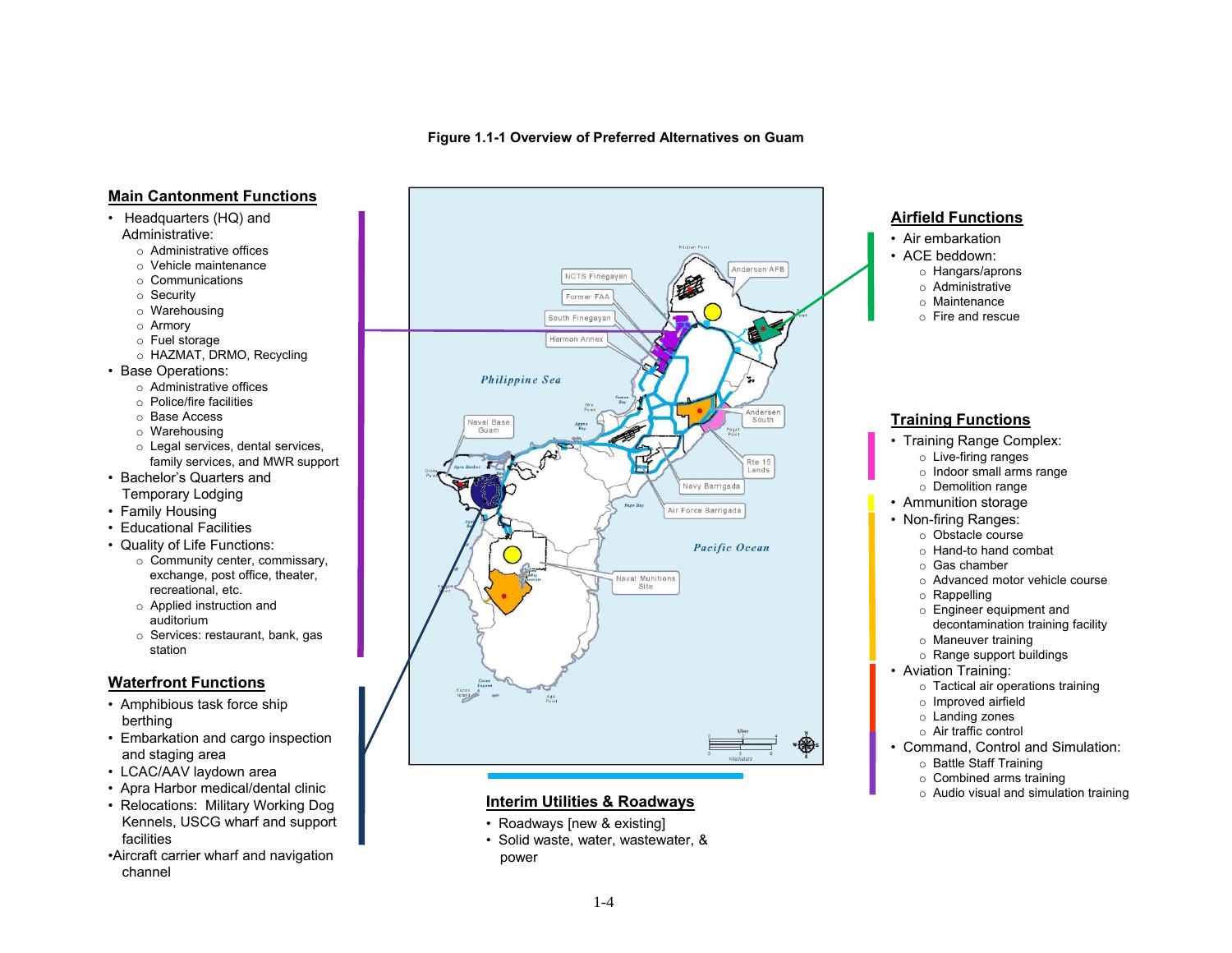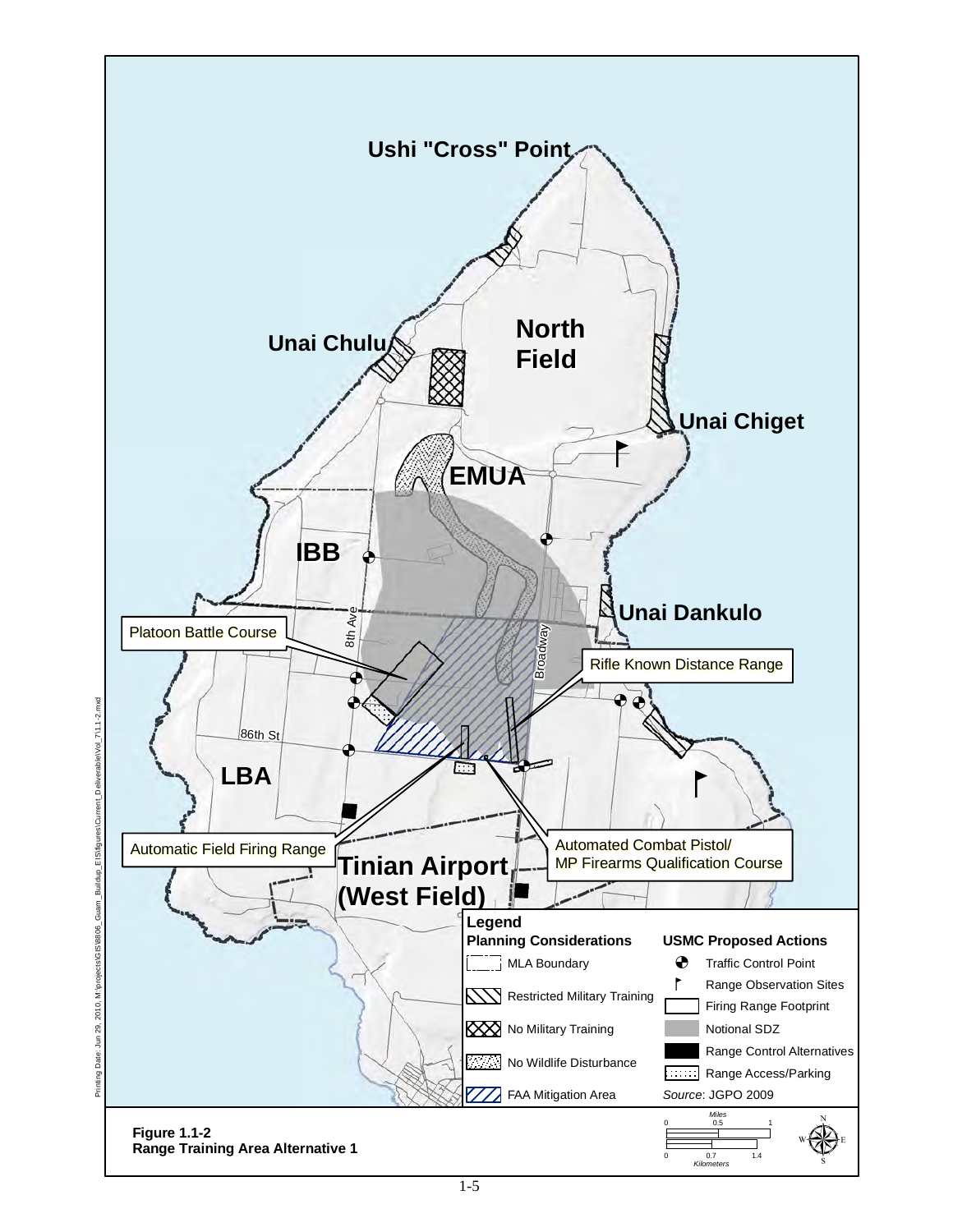# **1.2 NO ACTION**

"No action" as it is used in Volume 7, represents the island-wide (Guam and Tinian) status quo, assuming none of the proposed actions in this EIS are implemented. The resources would be subject to the same influences (stressors) that they are today. Chapter 3 describes no action by resource. The current trends in the conditions of resources are assumed to proceed at the same rate into the future for most resources.

# **1.3 HISTORICAL PERSPECTIVE - GUAM**

The proposed actions on Guam would result in significant changes to the natural and built environments. Historically, there have been events – both naturally occurring and the result of man's actions (anthropogenic) – that have also resulted in significant impacts to the island environment. This section provides a brief overview of Guam and the events that have shaped its history and altered the ecology of the island. The individual resource assessments in Chapter 3 provide more detail.

# **1.3.1 Location and Brief Social History**

Guam is an island in the western Pacific Ocean and is an organized, unincorporated territory of the U.S. It is one of five U.S. territories with an established civilian government (Office of Insular Affairs 2007). The island's capital is Hagatna (formerly Agana). Guam is the largest and southernmost of the Mariana Islands. It is 30 mi (48 km) long and 4 mi (6 km) to 12 mi (19 km) wide. Guam lies between 13.2°N and 13.7°N and between 144.6°E and 145.0°E; it has an area of 212 square miles [mi<sup>2</sup> ] (549 square kilometers [ $km<sup>2</sup>$ ]) making it the 32<sup>nd</sup> [largest island of the U.S.](http://en.wikipedia.org/wiki/List_of_islands_of_the_United_States_by_area) Guam is the closest land mass to the [Mariana Trench,](http://en.wikipedia.org/wiki/Mariana_Trench) a deep [subduction zone](http://en.wikipedia.org/wiki/Subduction) that lies beside the island chain to the east. [Challenger Deep,](http://en.wikipedia.org/wiki/Challenger_Deep) the deepest surveyed point in the Western Pacific Ocean, is southwest of Guam at 35,797 feet [ft] (10,911 meters [m]) deep. The highest point on Guam is [Mount Lamlam,](http://en.wikipedia.org/wiki/Mount_Lamlam) which is 1,332 ft (406 m) above sea level. Since it extends into the [Mariana Trench,](http://en.wikipedia.org/wiki/Mariana_Trench) it is also considered the tallest mountain in the world (measured from below sea level).

Guam, which was formed by an uplift of undersea volcanoes, is surrounded by coral reefs near the shore. The island is composed of two distinct geologic areas of about equal size. The northern part of the island is a high coralline limestone plateau rising 850 ft (259 m) above sea level. This area contains the northern water lens, which is the main source of fresh water for Guam. The southern region is mountainous with elevations from 700 ft (213 m) to 1,300 ft (396 m) above sea level.

The [Chamorros,](http://en.wikipedia.org/wiki/Chamorros) Guam's indigenous people, first populated the island approximately 4,000 years ago (Tasi 2009). The island has a long history of [European colonialism](http://en.wikipedia.org/wiki/European_colonialism) and was controlled by [Spain](http://en.wikipedia.org/wiki/Spanish_East_Indies) until 1898 when it was surrendered to the U.S. as part of the [Treaty of Paris](http://en.wikipedia.org/wiki/Treaty_of_Paris_(1898)) following the [Spanish American](http://en.wikipedia.org/wiki/Spanish_American_War)  [War.](http://en.wikipedia.org/wiki/Spanish_American_War) As the largest island in [Micronesia,](http://en.wikipedia.org/wiki/Micronesia) and the only American-held island in the region before [WWII,](http://en.wikipedia.org/wiki/World_War_II) Guam was captured by the Japanese shortly after the attack on [Pearl Harbor,](http://en.wikipedia.org/wiki/Pearl_Harbor) Hawaii, and was occupied for two and a half years. Guam was subject to fierce fighting when American troops recaptured the island on July 21, 1944, a date commemorated every year as Liberation Day.

# **1.3.2 Guam Today**

Guam's economy depends primarily on tourism, DoD installations, and locally-owned businesses. Residents of Guam pay federal income tax; they do not vote in federal elections, and their representative in Congress cannot vote.

Guam is a popular destination for Japanese and other east-bound tourists since it requires a relatively shorter flight from Asia or Australia (as compared to [Hawaii\)](http://en.wikipedia.org/wiki/Hawaii). [Tumon,](http://en.wikipedia.org/wiki/Tumon) the tourist hub, features more than 20 large hotels, accommodating over a million tourists per year and providing access to seven public golf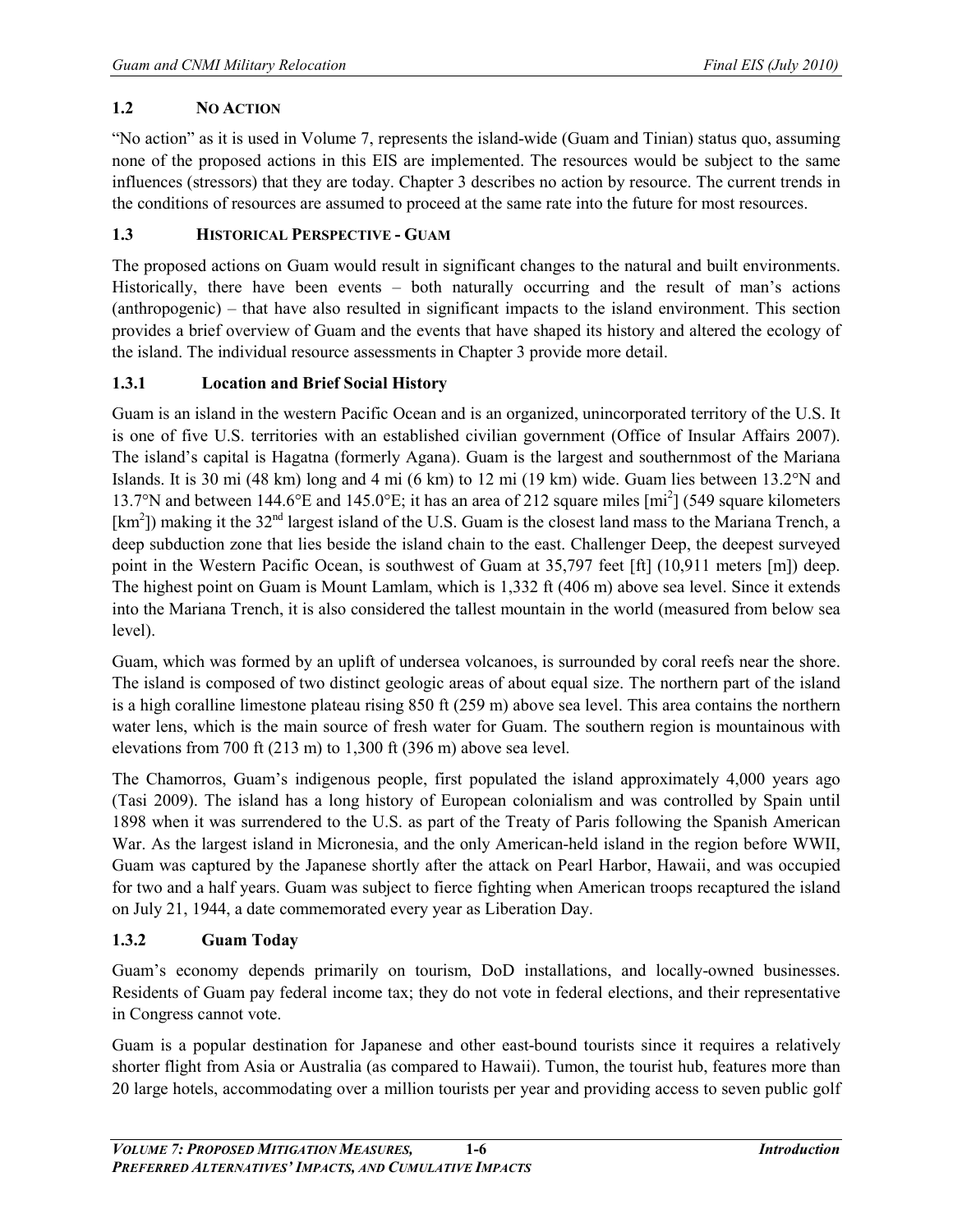courses. Although 75% of Guam's tourists are Japanese, Guam also receives a sizable number of tourists from South Korea, the U.S., the Philippines, and [Taiwan.](http://en.wikipedia.org/wiki/Taiwan)

# **1.3.3 Historical Events That Have Affected Guam**

1.3.3.1 Key Natural Events and Occurrences Affecting the Ecology of Guam

## **Earthquakes**

Guam experiences occasional [earthquakes](http://en.wikipedia.org/wiki/Earthquake) due to its location on the western edge of the [Pacific Plate](http://en.wikipedia.org/wiki/Pacific_Plate) and near the [Philippine Sea Plate.](http://en.wikipedia.org/wiki/Philippine_Sea_Plate) In recent years, earthquakes with epicenters near Guam have had magnitudes ranging from 5.0 to 7.8.

- On October 30, 1936 (October 29, Universal Time), a magnitude 6.7 shock occurred about 80 mi (125 km) southwest of Guam resulting in cracked walls and fallen tile and plaster for Guam households and businesses. The seismic observer at Guam reported 25 tremors during the day of October 30.
- Another earthquake originated in the same area as the 1936 shock on September 16, 1970. The magnitude 6.2 tremor also caused minor damage on Guam.
- A similar occurrence on November 1, 1975 (magnitude 6.2) produced damage on Guam that reached \$1 million. The earthquake was felt strongly on many parts of the island.
- On January 27, 1978, a magnitude 5.2 earthquake centered near the east coast of Guam caused considerable damage on the island.
- On August 8, 1993, the largest earthquake (magnitude 7.8) recorded on Guam occurred south of the Mariana Islands, injuring 48 people on Guam and causing extensive damage to hotels in the Tumon Bay area. Many landslides and rockslides were reported mainly in the southern half of the island. The estimate of loss from damage to commercial buildings was placed at \$112 million with loss from damage to private residences estimated at several million dollars.

Unlike the [Anatahan](http://en.wikipedia.org/wiki/Anatahan) [volcano](http://en.wikipedia.org/wiki/Volcano) in the [Northern Mariana Islands,](http://en.wikipedia.org/wiki/Northern_Mariana_Islands) Guam is not volcanically active (Official Site of Guam 2007). However, due to its proximity to Anatahan, [vog](http://en.wikipedia.org/wiki/Vog) ("volcanic" and "smog") does occasionally affect Guam (USGS-CNMI 2007). Vog is a form of air pollution that results when sulfur dioxide and other gases and particles emitted by an erupting volcano react with oxygen and moisture in the presence of sunlight. Vog contains chemicals that can damage the environment and the health of plants, humans and other animals.

## **Typhoons**

Guam is located in what has been nicknamed "Typhoon Alley" and it is common for the island to be threatened by tropical storms and typhoons during the wet season. An average of three tropical storms and one typhoon pass within 180 nautical miles (nm) (330 km) of Guam each year. In the last decade, Guam has been hit directly by four typhoons with sustained winds of greater than 150 miles per hour (mph) and has suffered high waves and winds from large systems passing close to Guam.

The most intense typhoon to pass over Guam within the last decade was [Super Typhoon Pongsona;](http://en.wikipedia.org/wiki/Typhoon_Pongsona) with sustained winds of 144 mph and gusts peaking at 173 mph, it slammed into Guam on December 8, 2002 resulting in massive destruction islandwide. Typhoon Pongsona maintained a 40-mi (65-km)-wide [eye](http://en.wikipedia.org/wiki/Eye_(cyclone)) upon crossing the northern populated portion of [Guam;](http://en.wikipedia.org/wiki/Guam) [Andersen Air Force Base](http://en.wikipedia.org/wiki/Andersen_Air_Force_Base) (AFB) was in the eye for two hours.

Due to the high winds, Typhoon Pongsona left the entire island of Guam temporarily without electrical power or phone service. The winds collapsed several walls at the Guam Memorial Hospital resulting in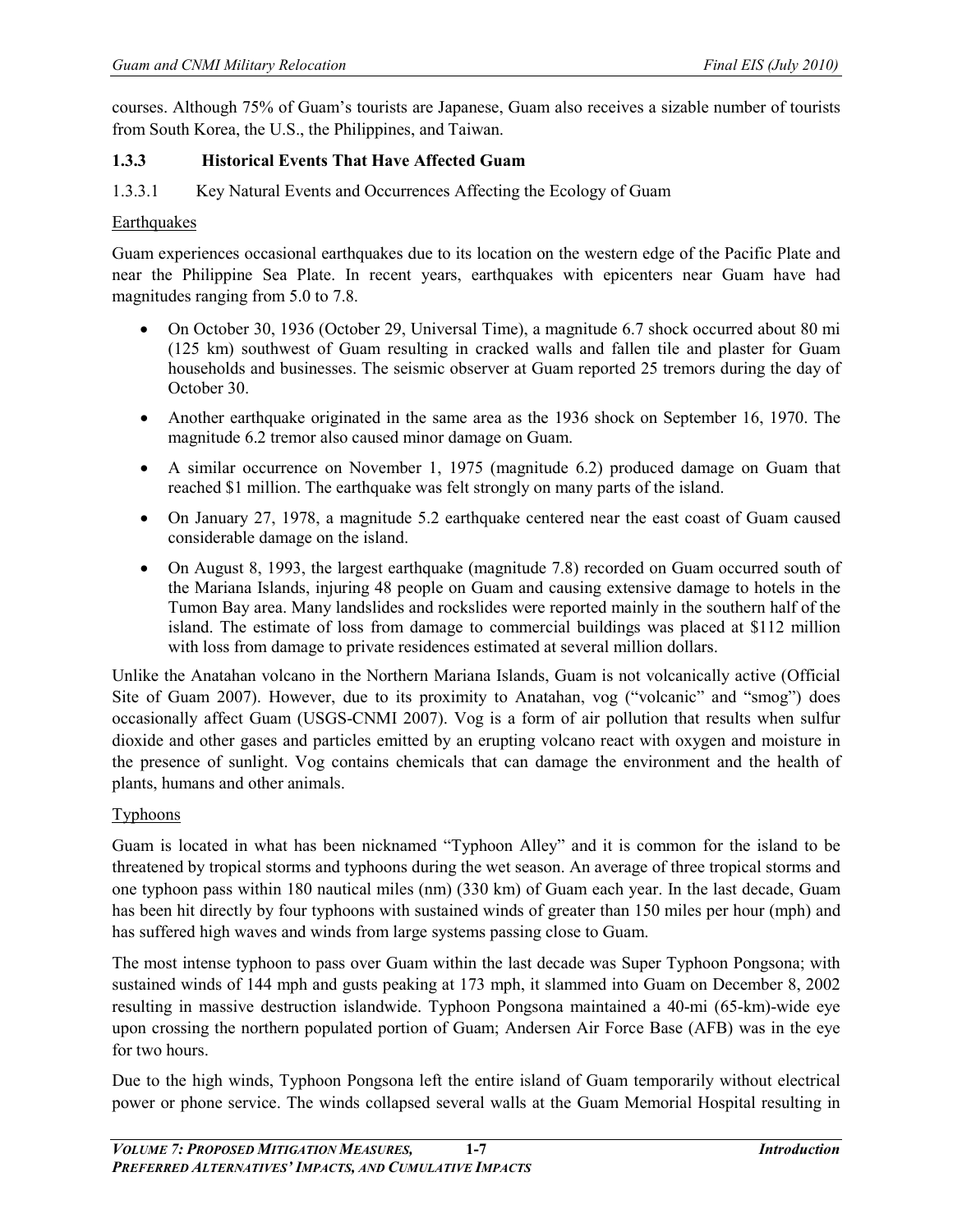major damage throughout the northern two-thirds of the facility; several hotels, churches, and schools also received moderate damage. 65% of the island's water wells were also inoperable resulting in most of Guam being without water service following the storm (FEMA 2003a). Officials estimate the typhoon destroyed 1,300 homes, severely damaged 1,825 homes, and lightly damaged 4,800 homes (Gillespie 2002).

Pongsona produced [storm surge](http://en.wikipedia.org/wiki/Storm_surge) flooding of up to 20 ft (6 m) at some locations, with 9-13 ft (3-4 m) recorded near the eyewall. Considerable storm surge flooding occurred from [Tumon](http://en.wikipedia.org/wiki/Tumon) southward to [Piti,](http://en.wikipedia.org/wiki/Piti,_Guam)  leaving some buildings on the west coast of the island flooded with 4 ft (1 m) of water. The combination of strong storm surge and rough waves caused considerable beach erosion and severe coastal damage, including impacts to coral (NCDC 2003).

Typhoon Pongsona was the last [typhoon](http://en.wikipedia.org/wiki/Tropical_cyclone) of the [2002 Pacific typhoon season](http://en.wikipedia.org/wiki/2002_Pacific_typhoon_season) and was the most expensive U.S. disaster in 2002 with damage estimated at \$700 million (FEMA 2003b). The public also considers Pongsona to be the worst typhoon to ever strike Guam (Kelly 2003).

# Wildfires

[Wildfires](http://en.wikipedia.org/wiki/Wildfire) plague the forest areas of Guam every [dry season](http://en.wikipedia.org/wiki/Dry_season) despite the island's humid climate. Most fires are caused by man with 80% resulting from [arson](http://en.wikipedia.org/wiki/Arson) (Neill and Rea 2004). [Poachers](http://en.wikipedia.org/wiki/Poaching) often start fires to attract deer to the new growth. Invasive grass species that rely on fire as part of their natural life cycle grow in many regularly burned areas. These [grasslands](http://en.wikipedia.org/wiki/Grassland) and barrens have replaced previously forested areas, leading to greater soil [erosion.](http://en.wikipedia.org/wiki/Erosion)

During the [rainy season,](http://en.wikipedia.org/wiki/Rainy_season) sediment is carried by the heavy rains into the [Fena Lake](http://en.wikipedia.org/wiki/Fena_Lake) Reservoir and [Ugum](http://en.wikipedia.org/wiki/Ugum_River)  [River,](http://en.wikipedia.org/wiki/Ugum_River) thereby leading to water quality problems for southern Guam. Eroded silt also destroys the marine life in reefs around the island.

Accelerated rates of upland erosion due to wildfires, clearing and grading forested land, recreational offroad vehicle use, and wild populations of introduced mammals continue to result in increased rates of sedimentation in southern Guam. Estimates suggest that between 1975 and 1999, Guam lost nearly a quarter of its tree cover, while an increase in badlands acreage (bare soil with extremely high erosion rates) and other erosion-prone surface cover types have been observed. The numerous fires set each year and the popular use of off-road vehicles are believed to be major contributors to the development and persistence of these erosion-prone surface cover types (Burdick et al. 2008).

According to the Guam Department of Agriculture's Forestry and Soil Resources Division, more than 750 fires were reported annually between 1979 and 2001, burning over 155 mi<sup>2</sup> (401 km<sup>2</sup>) during this time period (Burdick et al. 2008). The acreages of the largest fires (>1,000 acres [ac] {405 hectares [ha]}) during the years 1979 - 2002 are shown in Table 1.3-1.

| тарк 1.9-1. — утниш су он стиаш |           |                 |  |  |  |
|---------------------------------|-----------|-----------------|--|--|--|
| Date                            | Size (ac) | Cause           |  |  |  |
| May 1998                        | 1,970     | Incendiary      |  |  |  |
| March 1995                      | 1,000     | Navy Incendiary |  |  |  |
| March 1987                      | 1,000     | Incendiary      |  |  |  |
| Feb 1983                        | 1,446     | Debris Burning  |  |  |  |
| Jun 1983                        | 1,108     | Incendiary      |  |  |  |
| April 1979                      | 1,000     | Debris Burning  |  |  |  |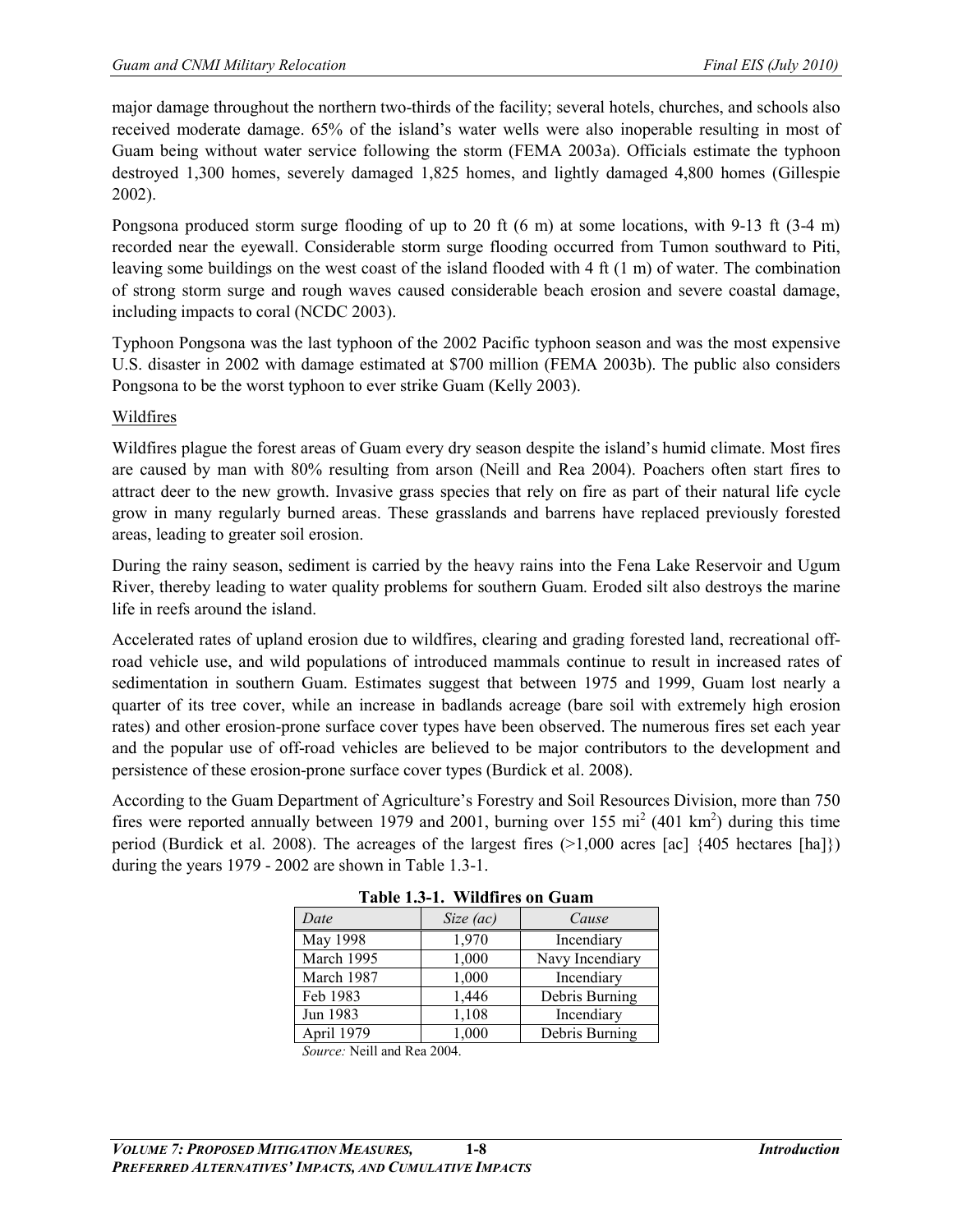A Wildland Fire Management Plan currently is in place that has been developed by the U.S. Forest Service (USFS) for DoD lands (USFS 2008). The plan currently includes a series of recommended actions to develop and implement an effective wildland fire management plan, covering such topics as staffing, equipment, training, and development and implementation of fire management strategies, prevention, suppression methods, preparedness, impacts, and management techniques.

#### Invasive Species

An invasive species is often defined as an introduced species that spreads widely and causes harm. On Guam, invasive species have caused significant alteration of wildlife and vegetation populations. Some of these species are discussed below.

#### *Brown Tree Snake (BTS)*

Shortly after [WWII,](http://en.wikipedia.org/wiki/World_War_II) and before 1952, the BTS was accidentally transported from its native range in the South Pacific to Guam, probably as a stowaway on a ship cargo (Fritts and Leasman-Tanner 2001). The snake was first detected on Guam in the 1950s near the Naval Port (central Guam), but may not have become conspicuous away from the port area until the early 1960s. By the mid 1960s, the snake had colonized over half of the island. In 1968, BTS had reached the extreme northern end of the island and was present throughout the island, although its densities varied widely from region to region (U.S. Pacific Command 2006). As a result of abundant prey resources on Guam and the absence of natural predators that rely on the snake as a part of their diet, BTS populations have reached very high densities unknown outside of their range (Fritts and Leasman-Tanner 2001).

With the high density of BTS, the disappearance of birds on the island soon followed. By 1963, several formerly abundant species of native birds had disappeared from the central part of the island where snakes were most populous. By the late 1960s, birds had begun to decline in the central and southern parts of the island and remained abundant only in isolated patches of forest on the northern end of the island. Snakes began affecting the birds in the north-central and extreme northern parts of the island in the 1970s, and most native forest species were virtually extinct when they were listed as threatened or endangered by the USFWS in 1984. The native bird species remaining on Guam are extremely patchy in distribution, occurring only in special habitats where some protection from snakes exists.

Currently, small mammals are extremely rare in most forested habitats of Guam. Predation by the BTS is the most likely primary factor preventing recruitment to the single population of native Mariana fruit bats remaining on Guam. Lizard densities, particularly of introduced species with high reproductive rates, remain high, thereby supporting the snake population. Although larger snakes are showing signs of stress, exhibited by low fat reserves, the ability to shift from birds to rodents or lizards has enabled the snake to reach and maintain extraordinarily high densities of as many as  $13,000$  per mi<sup>2</sup> (5.019 per km<sup>2</sup>). This is higher than snake densities in the rainforests of the Amazon Basin of Ecuador where 51 different snake species occupy the same habitat (U.S. Pacific Command 2006).

This predator has caused the disappearance of nearly all of the native forest birds on Guam including the extinction of the Guam rail and the Micronesian kingfisher. The snake's decimation of the bird population and resultant loss of avian seed dispersers has also caused declines in the reproductive rate of introduced plants and shrubs.

The abundance of the BTS has also caused far reaching secondary ecological impacts. The snake is responsible for the decline of the fruit bat - a crucial species for the pollination and seed dispersal of tropical trees. Also, without the presence of certain avian insectivores, insect populations may have experienced population booms which negatively impacted local agriculture. The cultural fabric of the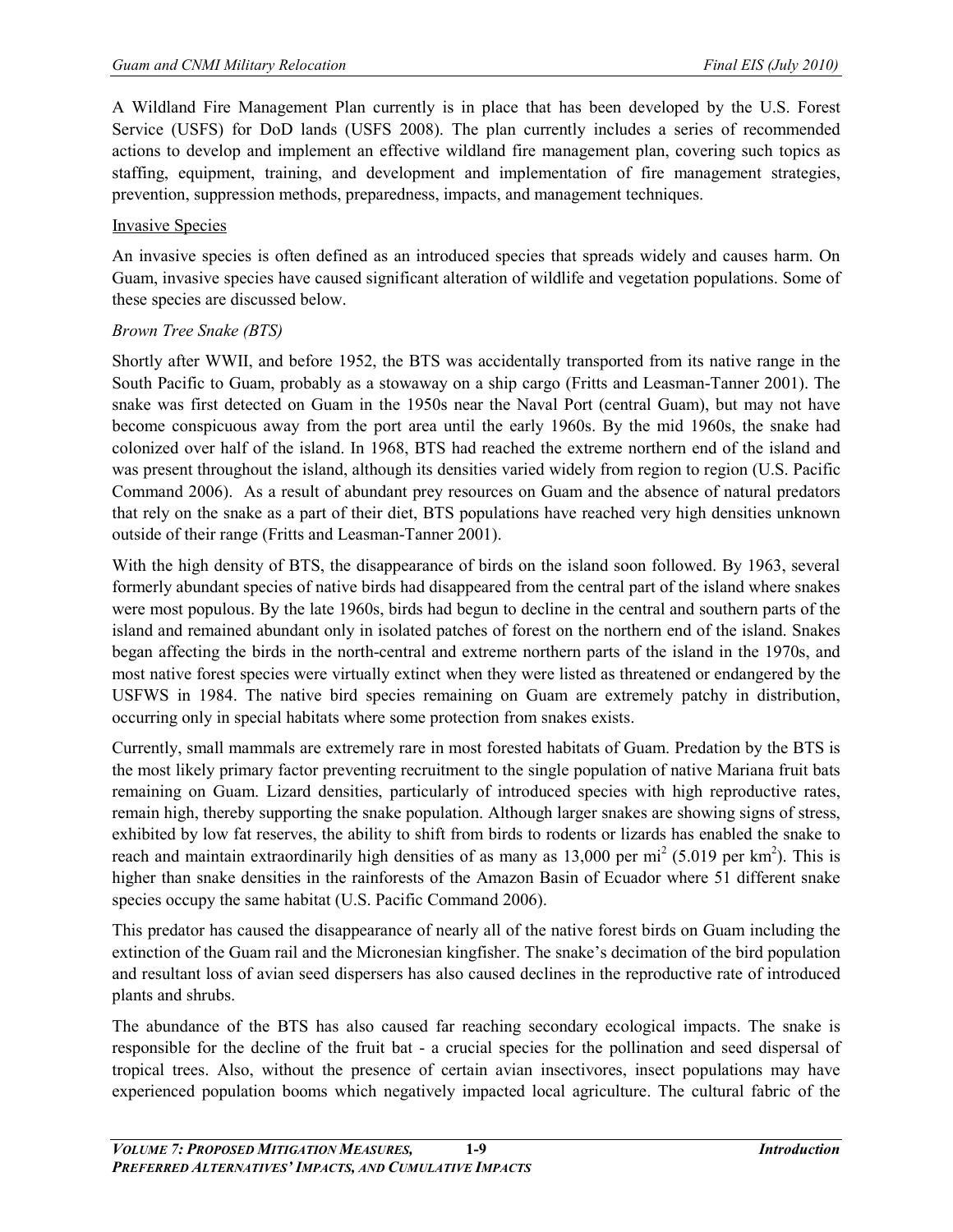island communities are negatively impacted by the BTS as well. Fruit bats, an important part of indigenous rituals and celebrations on the Mariana Islands, have shown great declines since the introduction of the BTS. In addition to these negative biological impacts, the BTS impacts the economy of the island through damages to equipment causing large-scale electrical power outages. Since 1978, over 1,200 power outages have occurred as a result of the BTS shorting high voltage electrical lines and transformers. Moreover, continuously increasing populations of the BTS are responsible for predation of farm animals, poultry, and pets, leading to further economic consequences. The snakes are mildly venomous to humans and their non-fatal bite can cause severe sickness in young children (Hodgson et al. 1998).

Because Guam is a major transportation hub in the Pacific, numerous opportunities exist for BTS on Guam to be introduced accidentally to other Pacific islands as passive stowaways on ship and air traffic from Guam. Numerous sightings of this species have been reported on other islands including [Wake](http://en.wikipedia.org/wiki/Wake_Island)  [Island,](http://en.wikipedia.org/wiki/Wake_Island) [Tinian,](http://en.wikipedia.org/wiki/Tinian) [Rota,](http://en.wikipedia.org/wiki/Rota) [Okinawa,](http://en.wikipedia.org/wiki/Okinawa) [Diego Garcia,](http://en.wikipedia.org/wiki/Diego_Garcia) [Hawaii,](http://en.wikipedia.org/wiki/Hawaii) and even [Texas](http://en.wikipedia.org/wiki/Texas) in the continental U.S. An incipient population is probably established on [Saipan](http://en.wikipedia.org/wiki/Saipan) (Fritts and Leasman-Tanner 2001). The chemical compound para-acetylaminophenol (in some contexts, it is simply abbreviated as APAP) has been used to help eradicate the snake on Guam (Avis 2007). The Guam Customs & Quarantine Agency is also training detector dogs to seek out BTS throughout Guam in an effort to further mitigate and reduce their escalating population.

# *Coconut Rhinoceros Beetle*

An infestation of the coconut rhinoceros beetle (CRB), *Oryctes rhinoceros*, was detected on Guam on September 12, 2007. CRB is not known to occur in the U.S., except in [American Samoa.](http://en.wikipedia.org/wiki/American_Samoa) CRB is native to southern Asia and is distributed throughout Asia and the Western Pacific including in Sri Lanka, Samoa, American Samoa, Palau Islands, New Britain, West Irian, New Ireland, Pak Island and Manus Island (New Guinea), Fiji, Cocos (Keeling) Islands, Mauritius, and Reunion.

CRBs in the adult stage cause the most harm; they are generally night-time fliers and when they alight on a host, they chew down into the folded, emerging fronds of coconut palms to feed on sap. V-shaped cuts in the fronds and holes through the midrib are visible when the leaves grow out and unfold. If the growing tip is injured, the palm may be killed, or severe loss of leaf tissue may cause decreased nut set. Feeding wounds may also serve as an infection pathway for pathogens or other pests. The effects of adult boring may be more severe on younger palm trees where spears are narrower. Mortality of young palms as a result of CRB damage has already been observed on Guam.

The description of the current situation is summarized from a progress report by Moore (2009). The beetle has spread along the northwest coast of Guam with the main infestation from Tumon Bay to Tanguisson Beach, south of NCTS Finegayan, with isolated breeding sites noted at Agana Bay and Uranao. A total of 739 beetles had been trapped as of May 2009. If the beetle is not controlled, it is estimated that half of the coconut palms on Guam could be killed based on experience on other islands. Eradication would require the following: (1) sanitation - the removal of breeding sites, (2) trapping adults, and (3) prophylactic tree treatment.

## *Tinangaja*

Invasive animal species are not the only threat to Guam's native flora. Tinangaja, a [virus](http://en.wikipedia.org/wiki/Plant_virus) affecting coconut palms, was first observed on the island in 1917 when [copra](http://en.wikipedia.org/wiki/Copra) (dried white flesh of coconut) production was still a major part of Guam's economy. Though coconut plantations no longer exist on the island, the dead and infected trees that have resulted from the epidemic are seen throughout the forests of Guam (Burdick et al. 2008).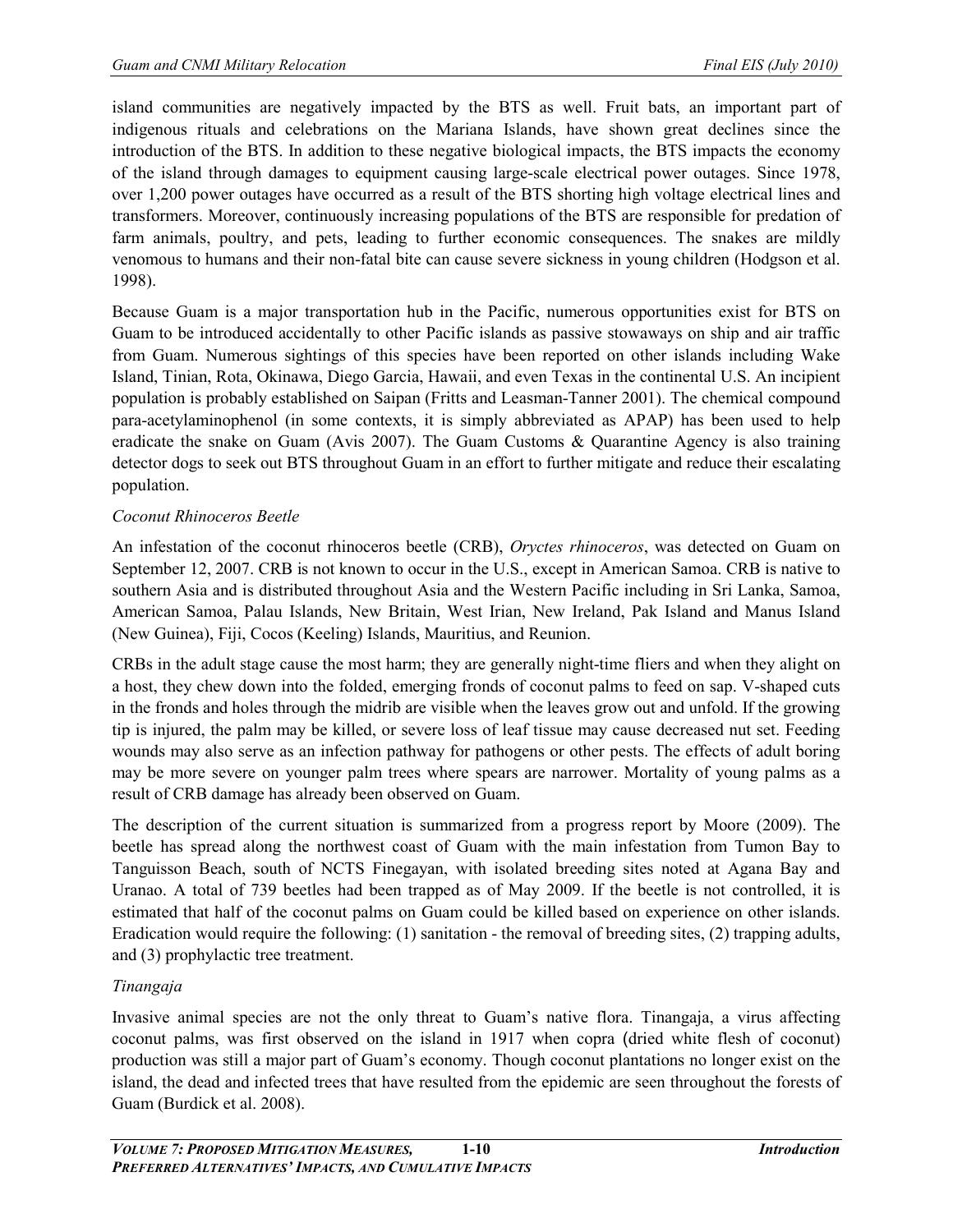Also during the past century, the dense forests of northern Guam have been largely replaced by thick tangantangan brush (*[Leucaena](http://en.wikipedia.org/wiki/Leucaena)* - native to the Americas). Most of Guam's foliage was lost during [WWII,](http://en.wikipedia.org/wiki/World_War_II) and in 1947, the U.S. military introduced tangantangan by seeding the island from the air to prevent [erosion.](http://en.wikipedia.org/wiki/Erosion) In southern Guam, non-native grass species also dominate much of the landscape.

# *Fadang Tree – Alien Insects Species*

Guam's fadang tree (*Cycas micronesica*) population is currently threatened by alien species that feed on its leaves. This tree has been growing in the Mariana Islands for thousands of years and was one of the most common garden plants in Guam homes about 200 years ago (UoG 2009). The UoG has completed the establishment of a conservation planting of Guam's endangered fadang tree on the island of Tinian. The DoD funded the conservation project and provided access to their lands in northern Tinian for implementing the effort to help stave off the ongoing threats to survival of the species.

# *Coral Reefs*

The entire island of Guam is classified as a coastal zone consisting of 20 watersheds. It is surrounded by 116.5 mi (187.5 km) of shoreline divided into three distinct classifications: rocky coastline, sandy beaches, and mangrove mud flats. The rocky coastline classification surrounds the northern end of the island with a few isolated stretches in the south. It is approximately 72.5 mi (116.6 km) in length or 62% of the total shoreline. Sandy beaches are scattered intermittently around the island and comprise 35.9 mi (57.7 km) of shoreline, or 31% of the total. The remaining 8.1 mi (13.0 km) or 7% of the total shoreline are classified as mangrove mud flats and are centered mainly within Apra Harbor and Merizo.

There are also approximately 14.2 mi<sup>2</sup> (367.8 km<sup>2</sup>) of coral reefs, 0.55 mi<sup>2</sup> (1.4 km<sup>2</sup>) of seagrass beds, 1.43 mi<sup>2</sup> (3.7 km<sup>2</sup>) of estuarine systems, and 21.73 mi<sup>2</sup> (56.3 km<sup>2</sup>) of marine bays. Shallow fringing coral reefs with outer slopes and margins support live coral colonies surrounding most of Guam. The bordering fringing reefs in the south are broader than in the north. The width of these reefs range from very narrow benches (as narrow as 10 to 20 ft [3.05 to 6.09 m]) on the northeastern coast, to broad reef flats forming the popular recreational and fishing areas in Tumon, Hagatna, Agat, and Asan Bays and on the shore side of Cocos Island Lagoon. These reefs are extremely valuable in terms of marine life, aesthetics, food supply, recreation, and protection of Guam's highly erodible shorelines from storm waves, currents, and tsunamis. Two large barrier reef systems occur at Cocos Island Lagoon and at Apra Harbor. Cocos Island Lagoon and its reefs form an atoll-like environment about  $4 \text{ mi}^2 (10.3 \text{ km}^2)$  in area, with a greatest lagoon depth of approximately 40 ft (12 m). The uplifted limestone plateau of Orote, Cabras Island and a large artificial breakwater, which was built on a shallow reef platform and adjacent submerged bank, bound the much deeper lagoon of Apra Harbor, with depths over 120 ft (36 m) (Burdick et al. 2008).

Guam's coral reefs are also an important component of Guam's tourism industry. The reefs and the protection that they provide make Guam a popular tourist destination for Asian travelers. According to the Guam Economic Development Authority, the tourism industry accounts for up to 60% of the government's annual revenues and provides more than 20,000 direct and indirect jobs.

In 1997, the Government of Guam established five marine preserves: Tumon Bay, Piti Bomb Holes, Sasa Bay, Achang Reef Flat, and Pati Point. They were established as a response to decreasing reef fish stocks, but fishing restrictions were not fully enforced until 2001. Fishing activity is restricted in the marine preserves with limited cultural take permitted in three of the five areas. While management practices are enforced in the five marine preserves, there is currently limited management and enforcement in the other areas.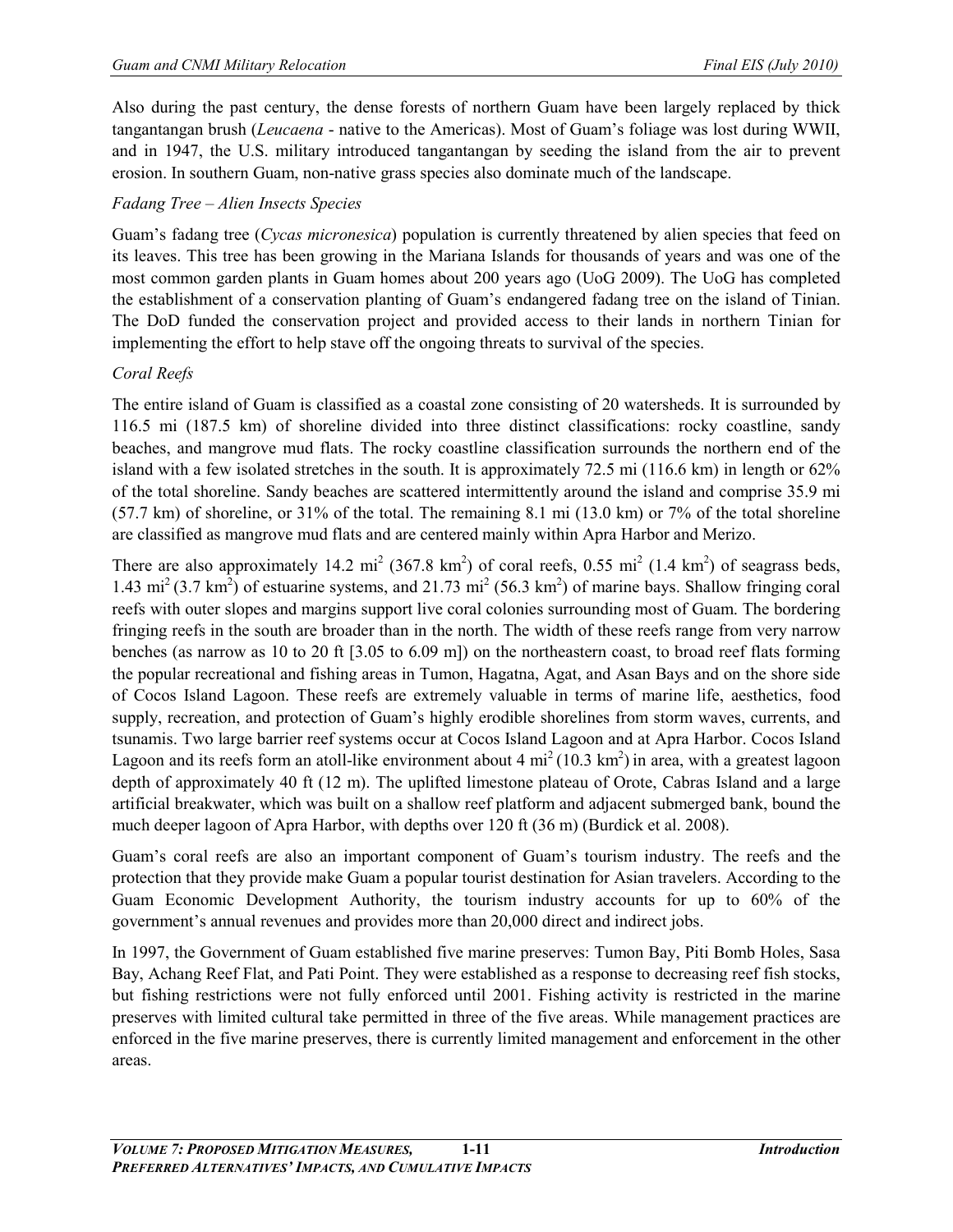The health of Guam's coral reefs varies considerably depending on a variety of factors including geology, human population density, level of coastal development, level and types of uses of marine resources, oceanic circulation patterns, and frequency of natural disturbances, such as typhoons and earthquakes (Burdick et al. 2008). Many of Guam's reefs have declined in health over the past 40 years. The average live coral cover was approximately 50% in the 1960s (Randall 1971 in Porter et al), but dwindled to less than 25% live coral cover by the 1990s with only a few reefs having over 50% live cover (Birkeland, 1997 in Porter et al.). In the past, however, Guam's reefs have recovered after drastic declines. For example, an outbreak of the crown-of-thorns starfish in the early 1970s reduced coral cover in some areas from 50-60% to less than 1%. Twelve years later, live coral cover was restored to pre-1970s conditions (Colgan 1987 in Porter et al.).

In the *State of the Coral Reef Ecosystem on Guam*, Porter et al. evaluated a number of environmental and anthropogenic stressors on the reef ecosystem on Guam including:

- climate change and coral bleaching,
- disease,
- tropical storms,
- coastal development and runoff,
- coastal pollution,
- tourism and recreation.
- fishing,
- trade in coral and live reef species,
- ships, boats, and groundings,
- marine debris,
- aquatic invasive species,
- security training activities, and
- offshore oil and gas exploration.

The conclusion of this *State of the Coral Reef Ecosystem* assessment was that the health of Guam's coral reefs varies significantly. Reefs unaffected by sediment and nutrient loading, such as those in the northern part of the island and in between river outflows in the south, have healthy coral communities. Guam's reefs have been spared from large-scale bleaching events and coral diseases which are prevalent in so many parts of the world. Unfortunately, a number of Guam's reefs are impacted by land-based sources of pollution and heavy fishing pressure. Land-based sources of pollution on Guam were the number one priority focus area in 2002. Sedimentation, algal overgrowth due to decreased fish stocks, and low recruitment rates of both corals and fish continue to be important issues that must also be addressed.

# 1.3.3.2 Key Anthropogenic Events Affecting the Ecology of Guam

Historical events, most notably WWII, have dramatically altered the ecology of Guam. A brief summary of key historical events follows.

The U.S. Navy continued to use Guam as a refueling and communication station until 1941, when it fell to invading Japanese forces shortly after the attack on Pearl Harbor, Hawaii. The Japanese [military](http://en.wikipedia.org/wiki/Military_occupation)  [occupation](http://en.wikipedia.org/wiki/Military_occupation) of Guam lasted from 1941 to 1944 and was a brutal experience for the Chamorro people, whose loyalty to the U.S. became a point of contention with the Japanese. All surviving American military personnel and civilians were evacuated to internment camps in Japan. Several American servicemen remained on the island and were hidden by the Chamorro people.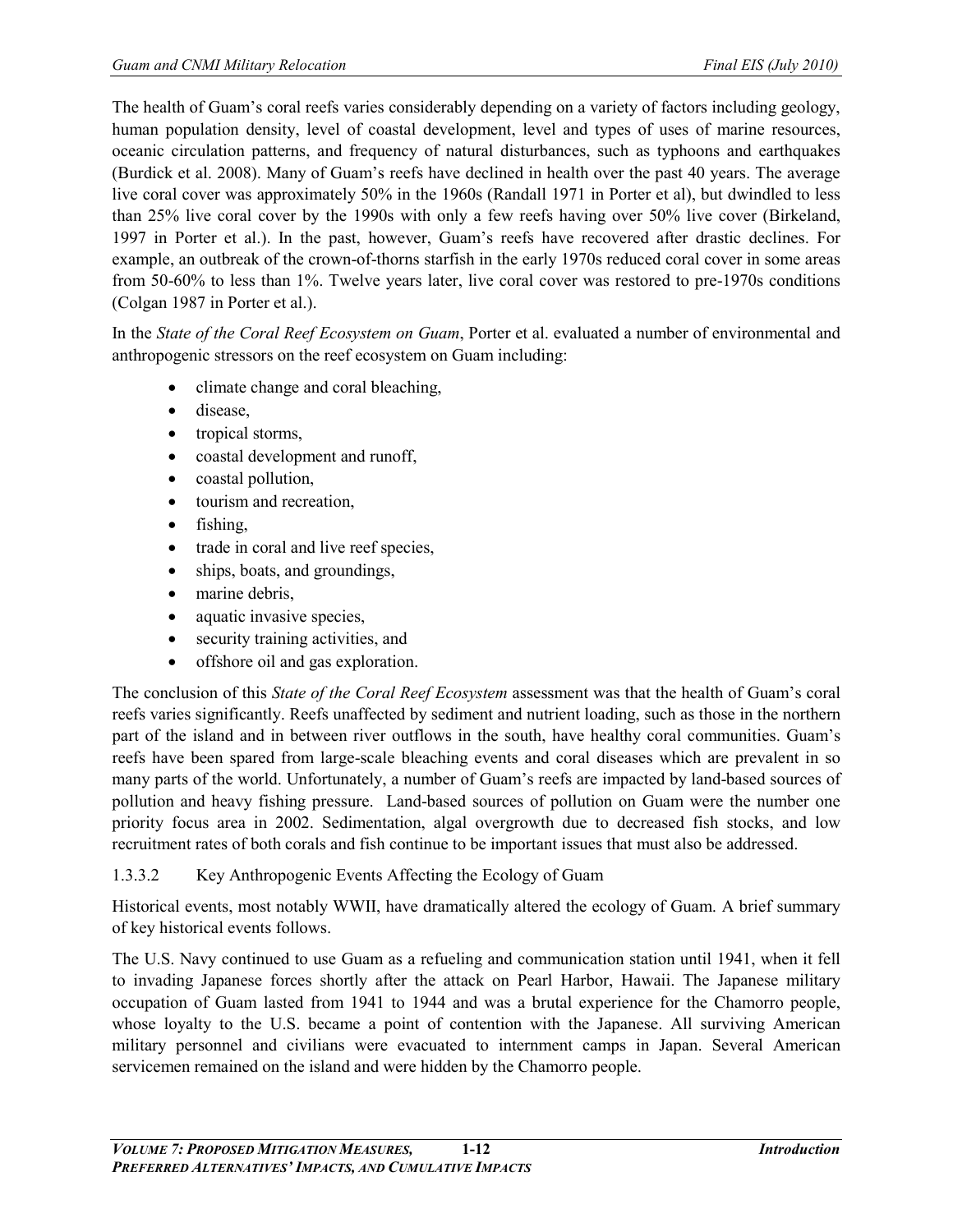After weeks of pre-invasion bombardment by the U.S. Navy, the [Battle of Guam](http://en.wikipedia.org/wiki/Battle_of_Guam_(1944)) began on [July 21,](http://en.wikipedia.org/wiki/July_21) [1944](http://en.wikipedia.org/wiki/1944) with American troops landing on the western side of the island. After several more weeks of heavy fighting, the Japanese forces officially surrendered on [August 10,](http://en.wikipedia.org/wiki/August_10) [1944.](http://en.wikipedia.org/wiki/1944) Guam's two largest pre-war communities (Sumay and [Hagatna\)](http://en.wikipedia.org/wiki/Hagatna) of central Guam were virtually destroyed during the [Battle of Guam.](http://en.wikipedia.org/wiki/Battle_of_Guam_(1944)) Many Chamorro families were forced to live in temporary re-settlement camps near the American invasion beaches before moving to permanent homes constructed in the island's outer villages. Guam's southern villages largely escaped damage.

Guam was subsequently converted into a forward operations base for the U.S. Navy and the Army Air Force. Airfields were constructed in the northern part of the island (including [Andersen AFB\)](http://en.wikipedia.org/wiki/Anderson_Air_Force_Base), the island's pre-WWII [Naval Station](http://en.wikipedia.org/wiki/Naval_Base_Guam) was expanded, and numerous facilities and supply depots were constructed throughout the island.

In 1947, following the devastation of the war, a shrubby tree called tangantangan (*Leucaena*) was seeded from aircraft to protect the land from erosion. It now grows in impenetrable thickets over much of the north of the island, preventing erosion and supplying some fuel wood, but having forever altered native ecosystems (Holmes III 2001).

Other direct anthropogenic disturbances include deliberate damage to the marine environment by the human population on Guam, including military personnel; examples include destructive fishing methods such as dynamite fishing and the deliberate collection of corals and live rock for aquarium use.

# **1.4 HISTORICAL PERSPECTIVE - TINIAN**

Historically, there have been a number of events – both naturally occurring and the results of man's actions – that have resulted in significant impacts to the environment of Tinian. This section is a brief overview of Tinian and the events and occurrences that have shaped its history as well as altered the ecology of the island.

# **1.4.1 Location and Brief History**

Tinian is about 5 mi (8 km) southwest of [Saipan,](http://en.wikipedia.org/wiki/Saipan) and is separated from it by the [Saipan Channel.](http://en.wikipedia.org/wiki/Saipan_Channel) Tinian has a land area of 39 mi<sup>2</sup> (101.01 km<sup>2</sup>). One of the four constituent [municipalities](http://en.wikipedia.org/wiki/Municipalities) of the Northern Marianas, the Tinian municipality consists of Tinian, Saipan, and the uninhabited island of [Aguijan](http://en.wikipedia.org/wiki/Aguijan) (2.74 mi<sup>2</sup>, or 7.09 km<sup>2</sup>). The total area of the municipality is 41.74 mi<sup>2</sup> (108.1 km<sup>2</sup>).

Tinian is about the same size and shape as Manhattan (New York City), and when U.S. forces occupied it during WWII, they laid out a system of roads with the same general plan and orientation as Manhattan. The main north-south road was named Broadway, and it runs parallel to the other main north-south road named 8th Avenue. Tinian, one of the of the three principal CNMI islands, is perhaps best known for being the location from which the American atomic bomb attacks on Japan during WWII were launched. During the war, six airstrips were constructed on Tinian and two more on Saipan to accommodate the U.S. B-29 aircrafts (NCDC 2003).

# **1.4.2 Tinian Today**

Tinian has a small resident population and therefore relies heavily on tourism. [San Jose](http://en.wikipedia.org/wiki/San_Jose,_Northern_Mariana_Islands) is Tinian's largest village. Tourism facilities on the island include the Dynasty Hotel (a luxury hotel and casino with shops, restaurants, etc.) as well as several other smaller hotels, restaurants and bars. Tinian's commuter airport is served by two airlines, [Freedom Air,](http://en.wikipedia.org/wiki/Freedom_Air_(Guam)) and Star Marianas Air, which operate daily scheduled flights and charter flights, respectively. There is also daily ferry boat service between Tinian and [Saipan](http://en.wikipedia.org/wiki/Saipan) (Pacific Wrecks 2009).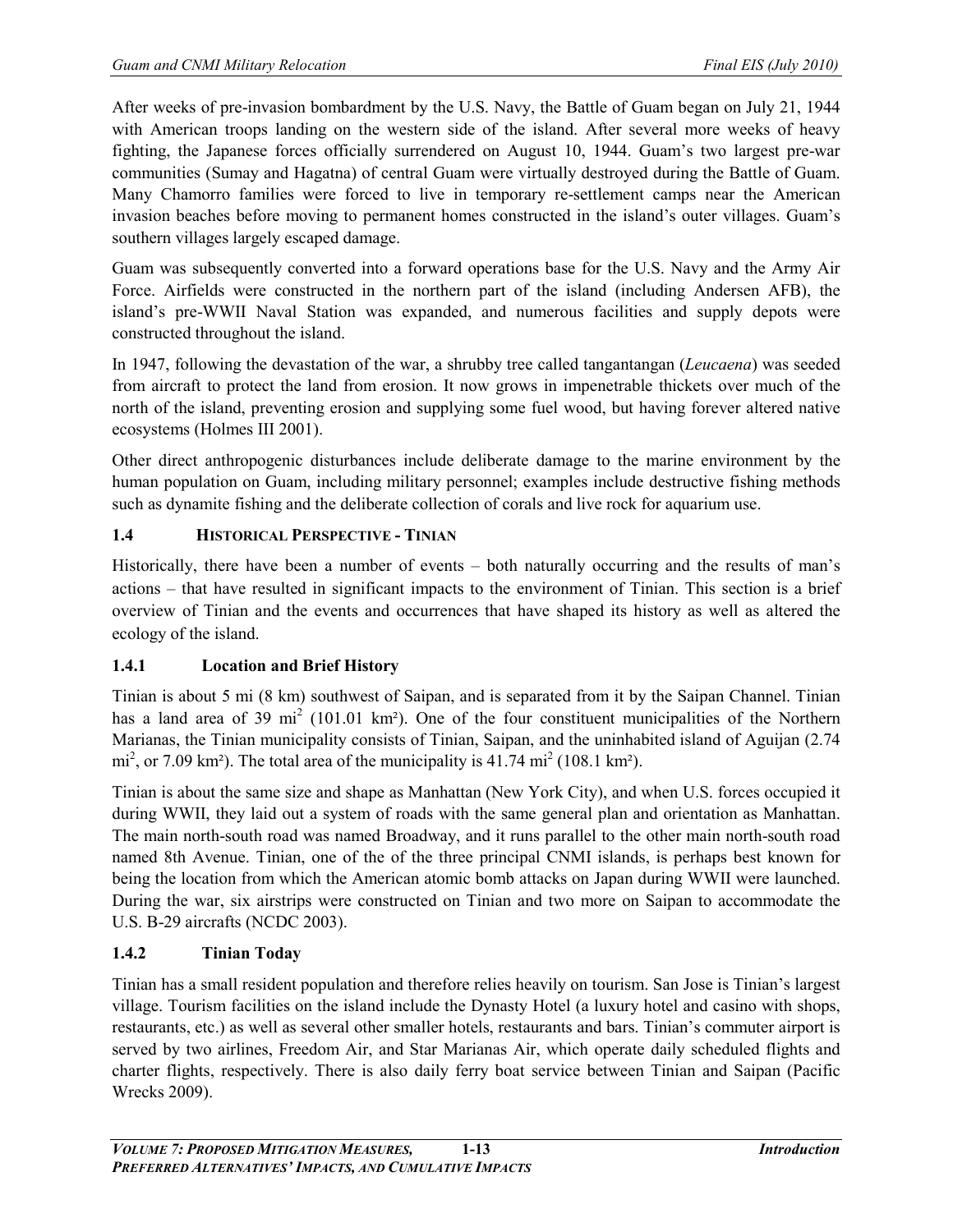# **1.4.3 Historical Events and Occurrences Affecting the Ecology of Tinian**

## 1.4.3.1 Key Natural Events

#### **Earthquakes**

Tinian is located on the Mariana Ridge, a volcanic arc approximately 1 mi (1.6 km) west of the Mariana Trench. This ridge was formed as a result of subduction of the Pacific Plate under the Philippine Plate. Due to movement of these lithospheric plates, Tinian is vulnerable to earthquakes.

#### Volcanoes

Tinian is not volcanically active (Neill and Rea 2004). However, due to its proximity to Anatahan, [vog](http://en.wikipedia.org/wiki/Vog) ("volcanic" and "smog") does occasionally affect Tinian as described for Guam.

#### **Typhoons**

The CNMI is in what is known as weather condition *four* at all times, which means that 40-mph winds are possible within 72 hours. These cyclonic disturbances can quickly and unexpectedly develop into typhoon force winds of 120 mph or greater. The frequency of typhoons affecting Tinian is the same as for Guam.

The Super Typhoon Pongsona that struck Guam on December 8, 2002 also struck Tinian with sustained winds of 78 mph and gusts up to 85 mph. The combination of winds and other effects from the typhoon destroyed 114 houses, severely damaged 154 homes, and caused minor damage to 306 homes; about 200 families were left homeless on Tinian. The typhoon produced a [storm surge](http://en.wikipedia.org/wiki/Storm_surge) of 22 ft (6 m) at [Songsong](http://en.wikipedia.org/wiki/Songsong)  [Village](http://en.wikipedia.org/wiki/Songsong) (FEMA 2003b).The winds damaged power lines causing two island-wide power outages. Major crop damage was reported (Kelly 2003).

#### Species of Interest

## *Tinian Monarch*

The Tinian monarch, or "Chuchurican Tinian" in the Chamorro language, is a small forest bird found only on the island of Tinian in the CNMI. This small, six-inch bird is a member of the monarch flycatcher family. It has a light reddish chest and neck, olive brown back, dark brown wings and tail, white wing bars, white rump, and a white-tipped tail. Tinian monarchs forage and breed throughout the entire island in both the non-native tangantangan forests and the native limestone forests.

The Tinian monarch was originally listed as an endangered species on June 2, 1970, because the population was extremely small. The primary threat to the species was habitat loss. This resulted from forest clear-cutting prior to WWII for cattle grazing and sugarcane farming and from extensive construction during the war. The monarch began to thrive as soon as tangantangan forests grew back, replacing the native forests. A survey of the monarch population in 1982 showed that approximately 37,000 birds inhabited the island, and the species was subsequently reclassified to threatened status. A survey conducted in 1996 indicated that the population had increased to approximately 56,000 birds.

Because populations of the Tinian monarch have rebounded and habitat loss is no longer a threat, the USFWS removed Endangered Species Act (ESA) protections for this forest bird in 2004. Because of the threat of the BTS becoming established on Tinian, the USFWS will continue to monitor the status of the species for at least five years (Foote 2004).

## *Fadang Tree*

The UoG completed the establishment of a conservation planting of Guam's endangered fadang tree on the island of Tinian. The DoD had funded the entire project and provided access to their lands in northern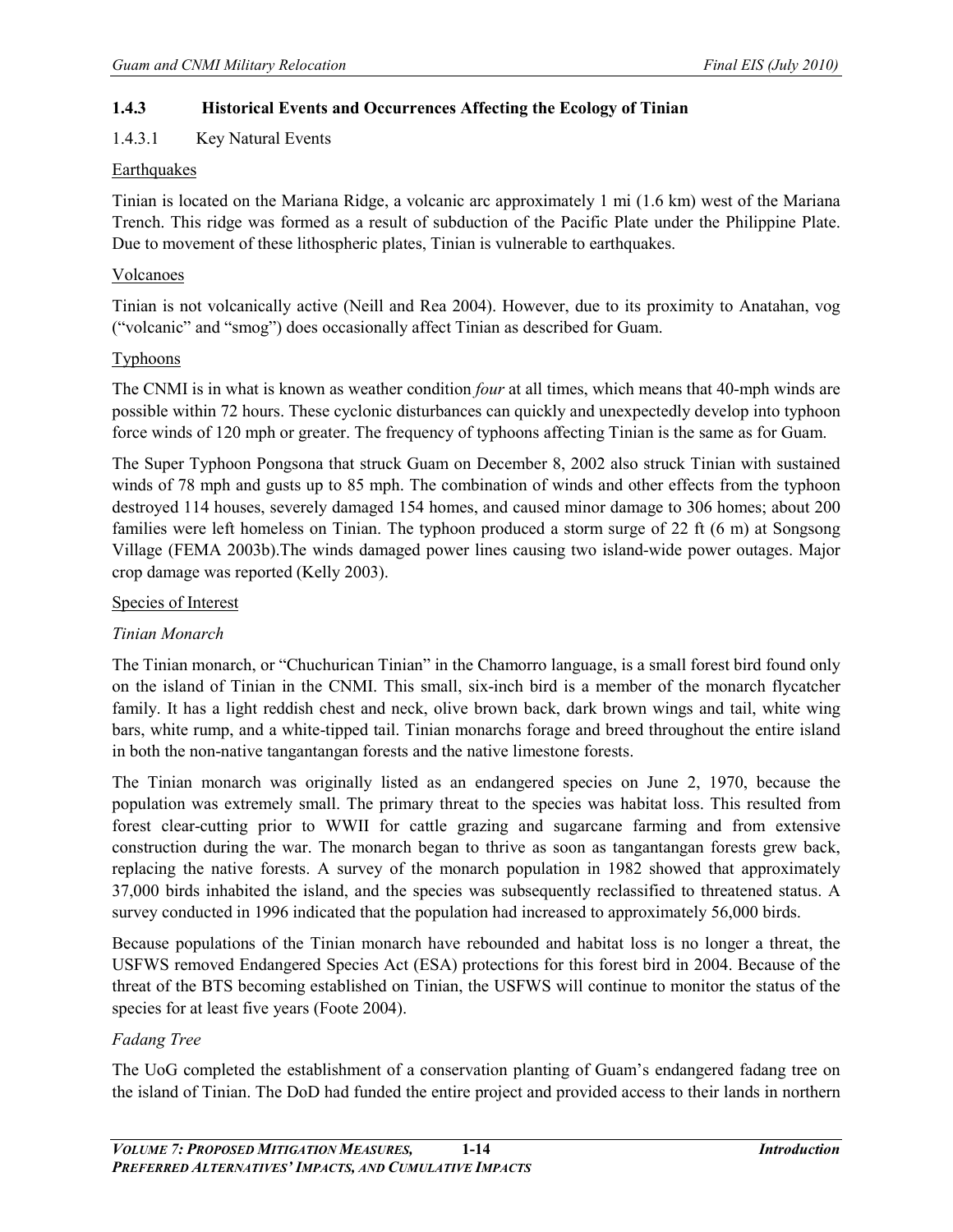Tinian for implementing the effort to help stave off the ongoing threats to survival of the species. The fadang tree is called *Cycas micronesica* by scientists, and belongs to a unique group of plants called cycads. It has grown for thousands of years in the forests on Guam and Rota with no real threats (UOG 2009), but two exotic insect species have recently invaded Guam and Rota, and their voracious appetite for fadang [trees](http://www.physorg.com/tags/trees/) has pushed the tree into the endangered status. Fadang is the only plant of its kind in the Mariana Islands, and this extensive planting on Tinian has become a crucial component of the ongoing [conservation](http://www.physorg.com/tags/conservation/) efforts to save the species.

# 1.4.3.2 Key Anthropogenic Events Affecting the Ecology of Tinian

# WWII and Its Effects on Tinian

The capture of Saipan, Tinian, and Guam in the Central Pacific in mid-1944 was one of the key actions in the Pacific during WWII. Air bases in the Marianas were essential in order to accommodate the new B-29 Superfortress, a U.S. bomber that was just beginning to be mass-produced in early 1944 and had a flying range equal to the distance from the Mariana Islands to Japan and back - about 1,500 mi (2,414 km).

Airfields were constructed on Guam, Saipan and Tinian. The construction of the airfields on Tinian was the largest building activity the U.S. Naval Construction Battalion (Seabees) had ever undertaken up to that time and the largest airport of WWII was on Tinian. Six runways, each 8,500 ft (2590 m) long, were constructed to support the B-29s. Barracks to accommodate 50,000 troops were built on Tinian, and Navy Seabees hauled, blasted and packed down enough coral to fill three times the volume of Boulder Dam nearly 112 million cubic yards of fill (Global Security 2005).

Prior to WWII, Tinian was a major sugarcane growing and processing center, but the War left only a denuded forest.

## Post WWII Utilization of Tinian

The 1976 Covenant (Public Law 94-241) creating the CNMI established jurisdiction of U.S. laws, agencies, and programs; provided for a CNMI Constitution, an elected government and defined self-rule; and granted U.S. citizenship to CNMI residents. The Covenant also brought to the CNMI substantial and extended financial support from the U.S. A major portion of this financial support came in the form of payments made to the CNMI for the leasing of about two-thirds of the island of Tinian. In 1983, a lease agreement covering these lands was signed, and DoD assumed control and possession over the northern two-thirds of Tinian. The lease agreement is for 50 years, with a renewal option for an additional 50 years.

Under the terms of the lease agreement, none of leased lands may be privately-owned, nor are any CNMI residents allowed to live or develop property there. Essentially, the DoD controls all land uses within the leased area. Any non-military uses within the leased area must be approved by the DoD. Presently, the U.S. military uses major portions of the leased land area for training exercises.

The 16,100 ac (6,515.4 ha) leased area is known as the Military Lease Area (MLA) and is divided into two sections. The northern half is the Exclusive Military Use Area (EMUA) and the southern half is referred to as the Leaseback Area (LBA). North Field and the national historic landmark are located within the EMUA. The EMUA is used for periodic military training exercises. It is open to the public for recreational purposes when it is not being used for military training. DoD uses of the EMUA include both large and small field exercises. Marine units hold large-scale amphibious assaults and joint training exercises within the EMUA, utilizing its beaches as entry points to inland areas for maneuvers and for landing fixed-wing aircraft and helicopters. The DoD uses abandoned buildings, some of which are historically related to WWII and North Field within the EMUA, for urban warfare practice. The roads that